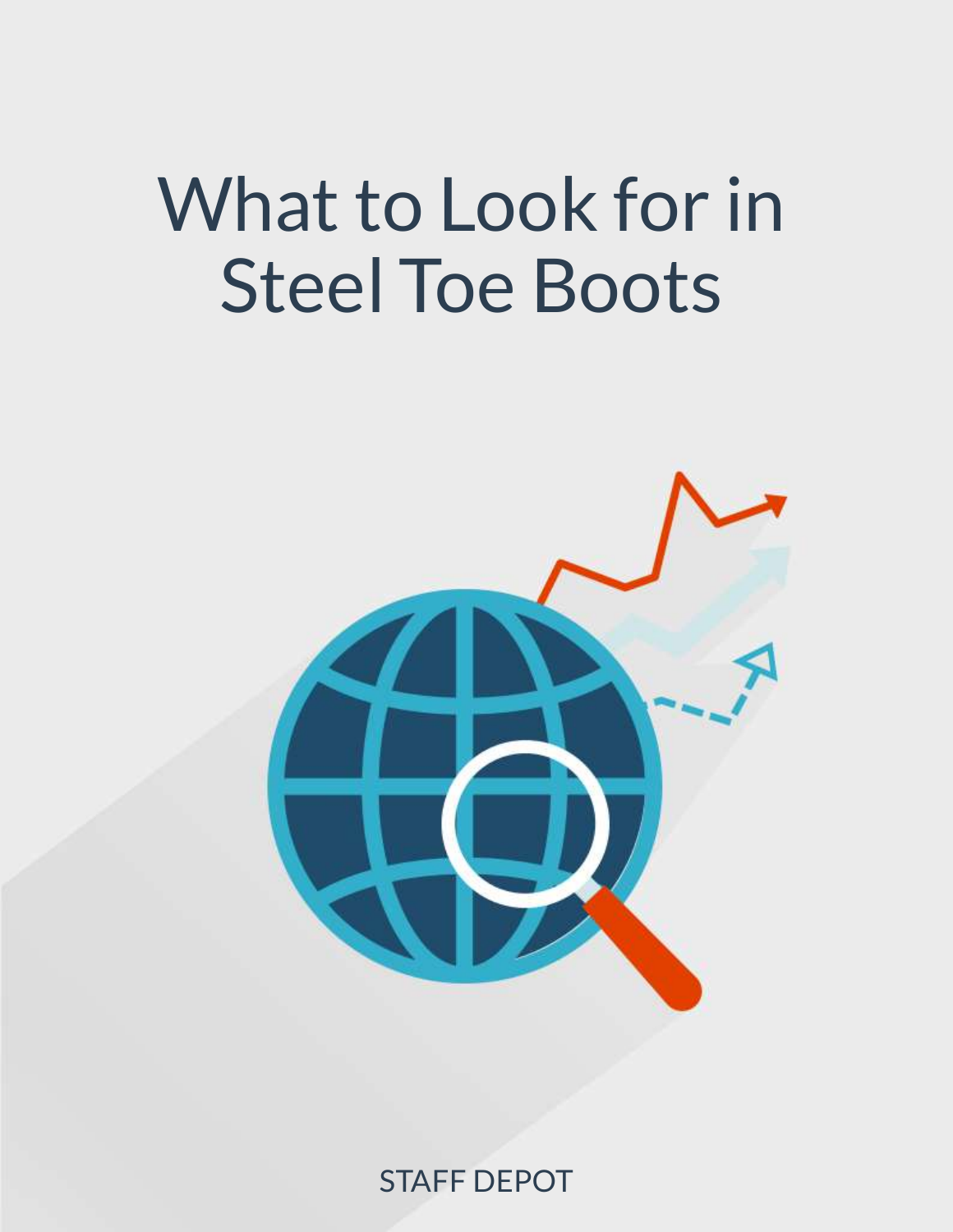

It's not uncommon for a workplace to require steel toe boots for safety purposes. These boots have a steel cap integrated into the toe area of the shoe that is meant to protect you from heavy objects falling on them. If this isn't a purchase you have made before, it's easy to make mistakes and end up with uncomfortable shoes shift after shift.

Here are some tips to find the right fit:

# Decide on Steel Toe or Composite

Composite shoes meet all of the ANSI/ASTM safety requirements but are lighter to wear. Some employers, however, are more comfortable with the traditional steel toe. Before you buy, make sure that you have the option to purchase a composite shoe. If this is an possibility for you, you may find that the lighter shoe is more comfortable and less tiring at the end of your shift.

# Shop at the End of your Day

Over the course of the day, everyone's feet will swell. That's why it's important to shop for shoes at the end of your day to ensure a good fit. What is comfortable at 8 AM may be tight and uncomfortable at 8 PM.